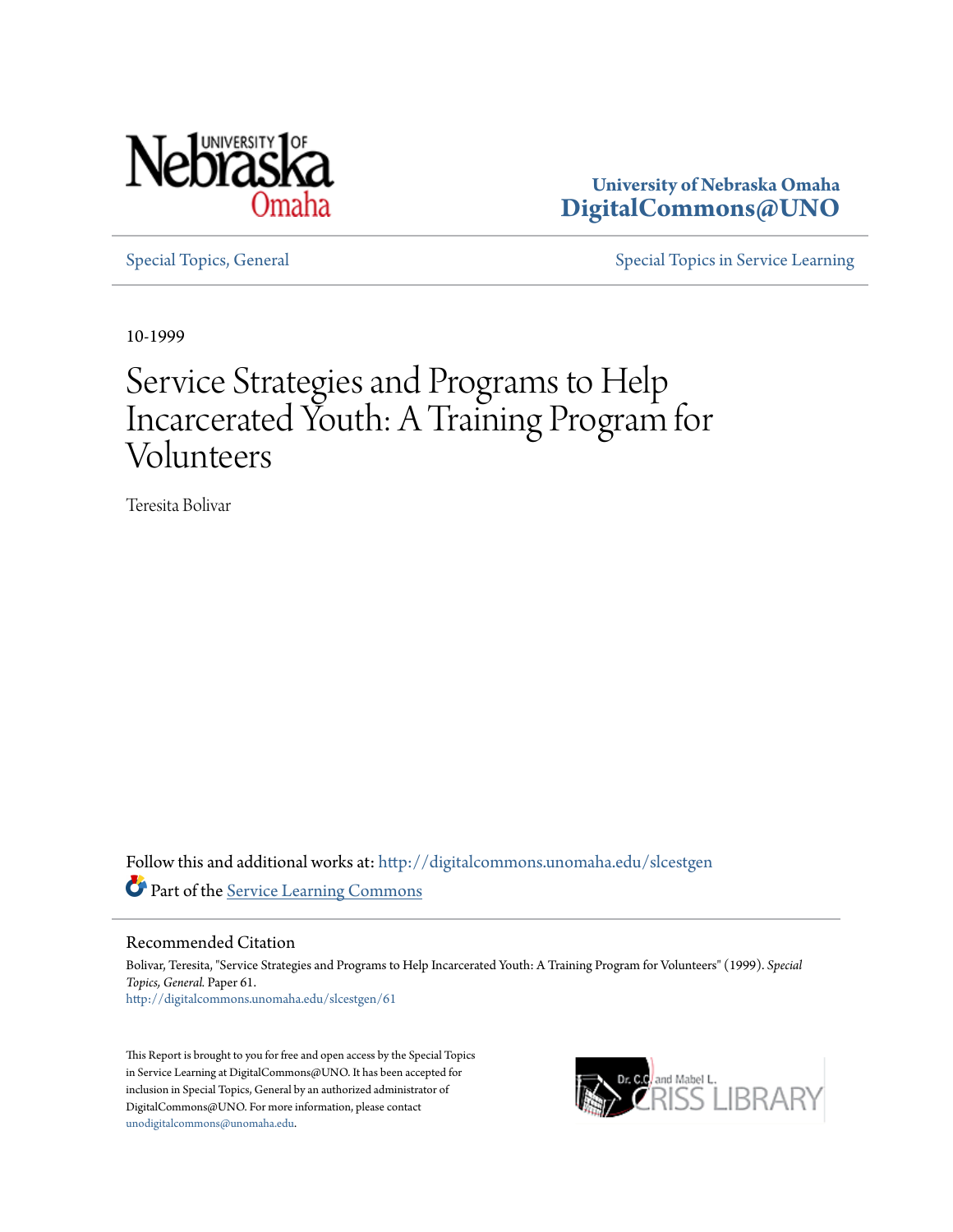## **SERVICE STRATEGIES AND PROGRAMS TO**

### **HELP INCARCERATED YOUTH**

**A TRAINING PROGRAM FOR**

**VOLUNTEERS**

**BY TERESITA BOLIVAR**

**NATIONAL SERVICE FELLOW**

**OCTOBER 1999, GUAYNABO, P.R.**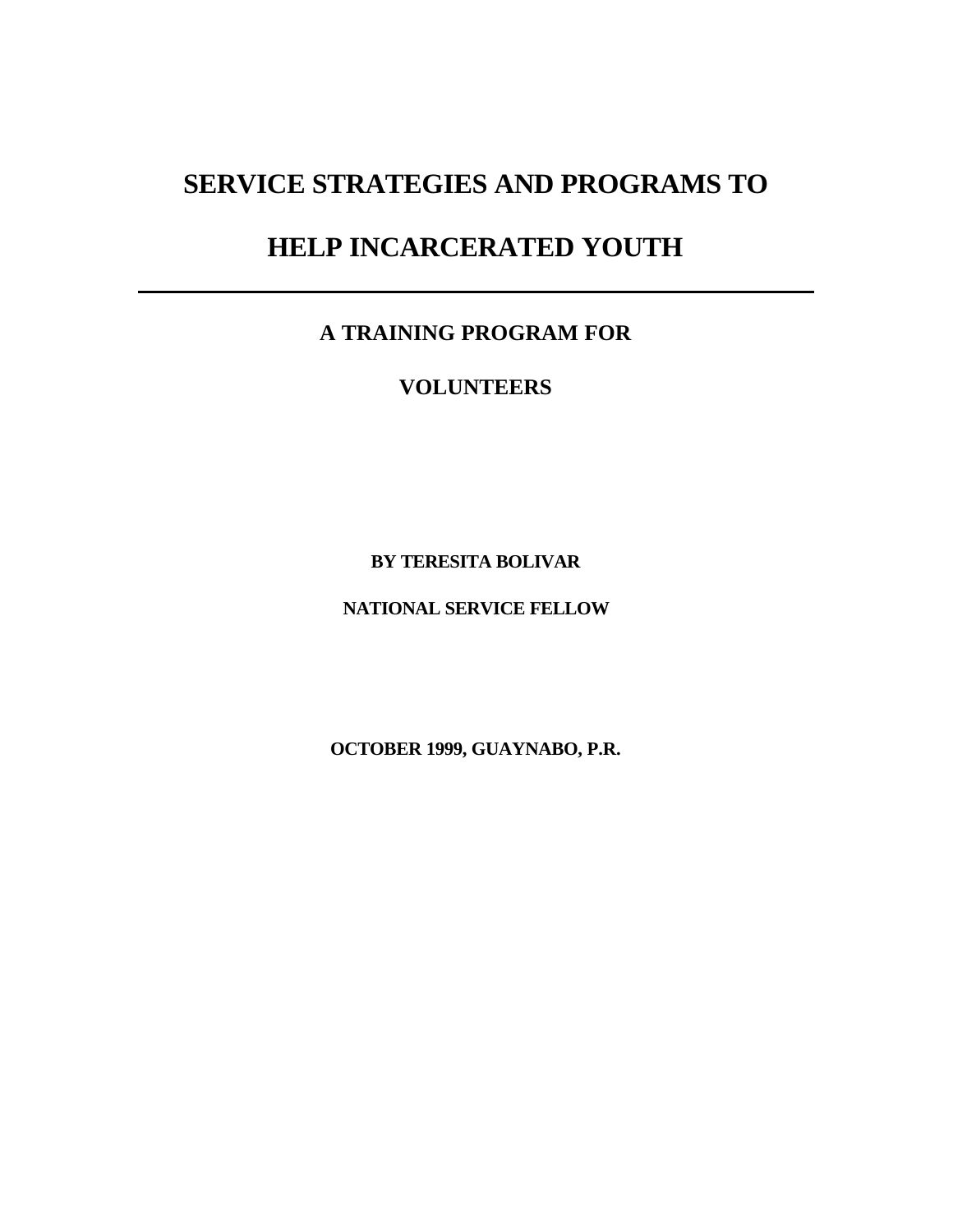### **TABLE OF CONTENTS**

| I. INTRODUCTION                                                     |    | 4  |
|---------------------------------------------------------------------|----|----|
| A. AmeriCorps and Service to America                                |    |    |
| B. Brief History of AmeriCorps and Juvenile Programs                |    |    |
| II. THE NEED FOR THIS PROJECT                                       | 4  |    |
| III. INSIGHTS AND SUGGESTIONS                                       |    | 5  |
| A. Crime in Puerto Rico                                             |    |    |
| B. Cost of prevention vs. incarceration                             |    |    |
| C. Best practices to prevent crime                                  |    |    |
| D. Safe Neighborhood Action Plan S. N. A. P.                        |    |    |
|                                                                     |    |    |
| IV. TWO EXEMPLARY PREVENTION PROGRAMS IN PUERTO RICO                | 5  |    |
| A. Centros Sor Isolina Ferré, Inc.                                  |    |    |
| B. Jóvenes de Puerto Rico en Riesgo, Inc.                           |    |    |
| V. BEST PRACTICES BEHIND BARS                                       |    | 8  |
| A. The Ponce Detention & Training Center                            |    |    |
| B. Hogar Albergue Guailí                                            |    |    |
|                                                                     |    |    |
| VI. AN ADDICTS REHABILITATION CENTER WITH A SOUL:                   |    |    |
| EL AVE MARÍA                                                        |    | 9  |
|                                                                     |    |    |
| VII. STRIVING FOR A MODEL JUVENILE INSTITUTION                      |    | 10 |
| VIII. ALLIANCE BUILDING                                             |    | 11 |
|                                                                     |    |    |
| IX. HOW CAN FOSTER GRANDPARENTS CONTRIBUTE                          |    | 11 |
|                                                                     |    |    |
| 1. What can Foster Grandparents accomplish?                         |    |    |
| 2. How does working within this program affect Foster Grandparents? |    |    |
| 3. What are the obstacles Foster Grandparents might face?           |    |    |
|                                                                     |    |    |
| X. TRAINING MODULE FOR FOSTER GRANDPARENTS                          |    | 12 |
| XI. CONCLUSION                                                      |    | 13 |
|                                                                     |    |    |
| XII. SUGGESTED READINGS ON THE PREVENTION AND CONTROL               |    |    |
| OF JUVENILE TRANSGRESSION                                           | 13 |    |
| Articles                                                            |    |    |
| <b>Books</b>                                                        |    |    |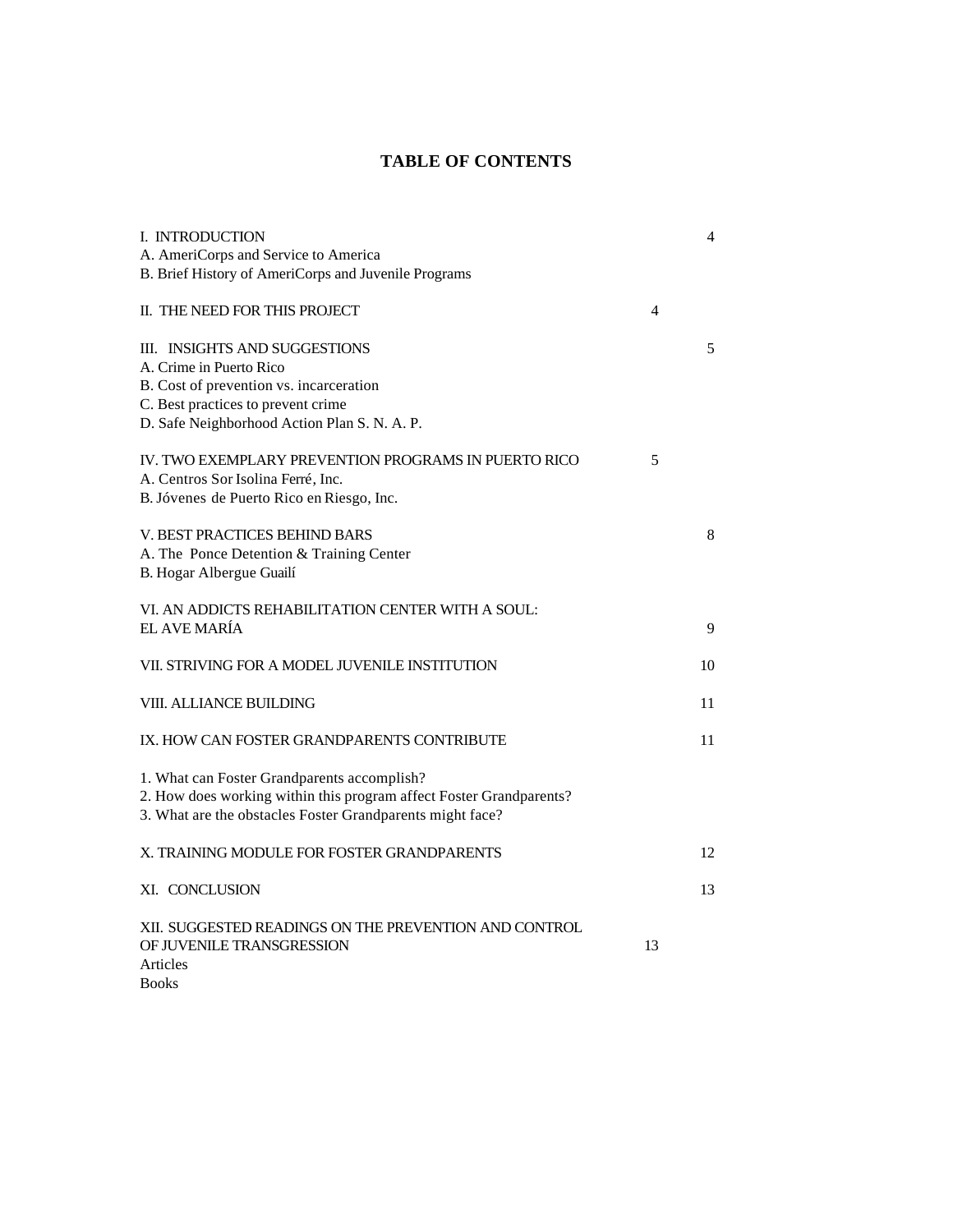Created in 1993, the Corporation for National Service oversees three national service initiatives: AmeriCorps, which includes AmeriCorps\*VISTA, AmeriCorps\*National Civilian Community Corps, and hundreds of local and national nonprofits; Learn and Serve America, which provides models and assistance to help teachers integrate service and learning from kindergarten to college; and the National Senior Service Corps, which includes the Foster Grandparents Program, the Senior Companion Program, and the Retired and Senior Volunteer Program (RSVP).

The National Service Fellowship Program, launched by the Corporation for National Service in September 1997, involves a team of individual researchers who develop and promote models of quality service responsive to the needs of communities. The goal of the program is to strengthen national service through continuous learning, new models, strong networks, and professional growth.

October 1999 Corporation for National Service 1201 New York Avenue, N.W. Washington, DC 20525 (202)606-5000 www.nationalservice.org

This material is based upon work supported by the Corporation for National Service under a National Service Fellowship. Opinions and points of view expressed in this document are those of the author and do not necessarily reflect the official position of the Corporation for National Service.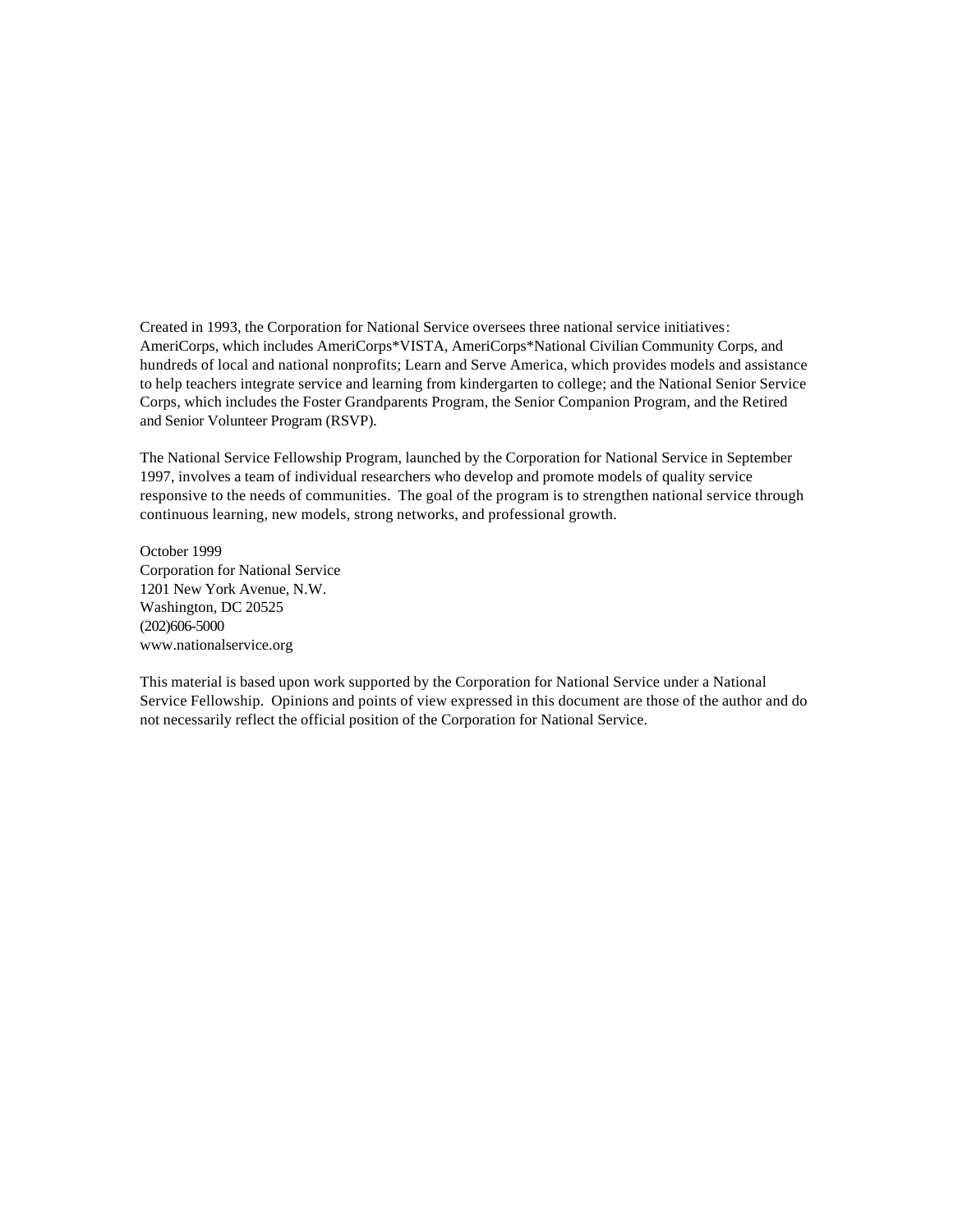#### I. INTRODUCTION

#### A. AmeriCorps\*VISTA and Service to America

For more than thirty years, AmeriCorps\*VISTA (Volunteers in Service to America) members have been serving disadvantaged communities. The program is dedicated to increasing the capability of people to improve the conditions of their lives.

Foster Grandparents are part of the National Senior Service Corps, a network of more than a half-million seniors who are making a difference as volunteers. Since 1965 the Foster Grandparents Program has tapped the experience, skills, talents, interests and creativity of seniors age 55 and older. They serve 20 hours a week in: schools, hospitals, day care centers, homes for abused and abandoned children, Head Start, drug treatment centers and correctional institutions.

B. Brief History of AmeriCorps and Juvenile Programs

In 1998 a group of AmeriCorps\*VISTA members joined the Foster Grandparents that were serving at five juvenile institutions in Ponce and Guaynabo, Puerto Rico. As a National Service Fellow with the Corporation for National Service, I have assessed the present programs and practices of the Juvenile Programs and Foster Grandparent involved in the initiative. The purpose of this training is to provide potential volunteers with an overview of the system plus new areas of involvement where they may have an impact.

#### II. THE NEED FOR THIS PROJECT

Civil rights violations at juvenile institutions led the United States Department of Justice to file a lawsuit against the Puerto Rico government in 1997. To monitor compliance with the settlement of that lawsuit the Federal Court appointed Mr. Osvaldo Martínez.

Besides recommending that new secured residential buildings be constructed and old ones modernized, Martínez made the following suggestions:

- 1. To implement the "Risk Classification System", that is, to keep youth who are dangerous away from those who are not;
- 2. To make sure the punishment fits the crime:
- 3. To teach juvenile offenders survival skills as well as academic and vocational subjects; and
- 4. To introduce AmeriCorps\*VISTA members, and to strengthen Foster Grandparents projects, within the Administration of Juvenile Institutions.

These four recommendations recognize the opportunity for Foster Grandparents to make a contribution to the juvenile offender programs in Puerto Rico. The training material presented here will provide information of how this can occur.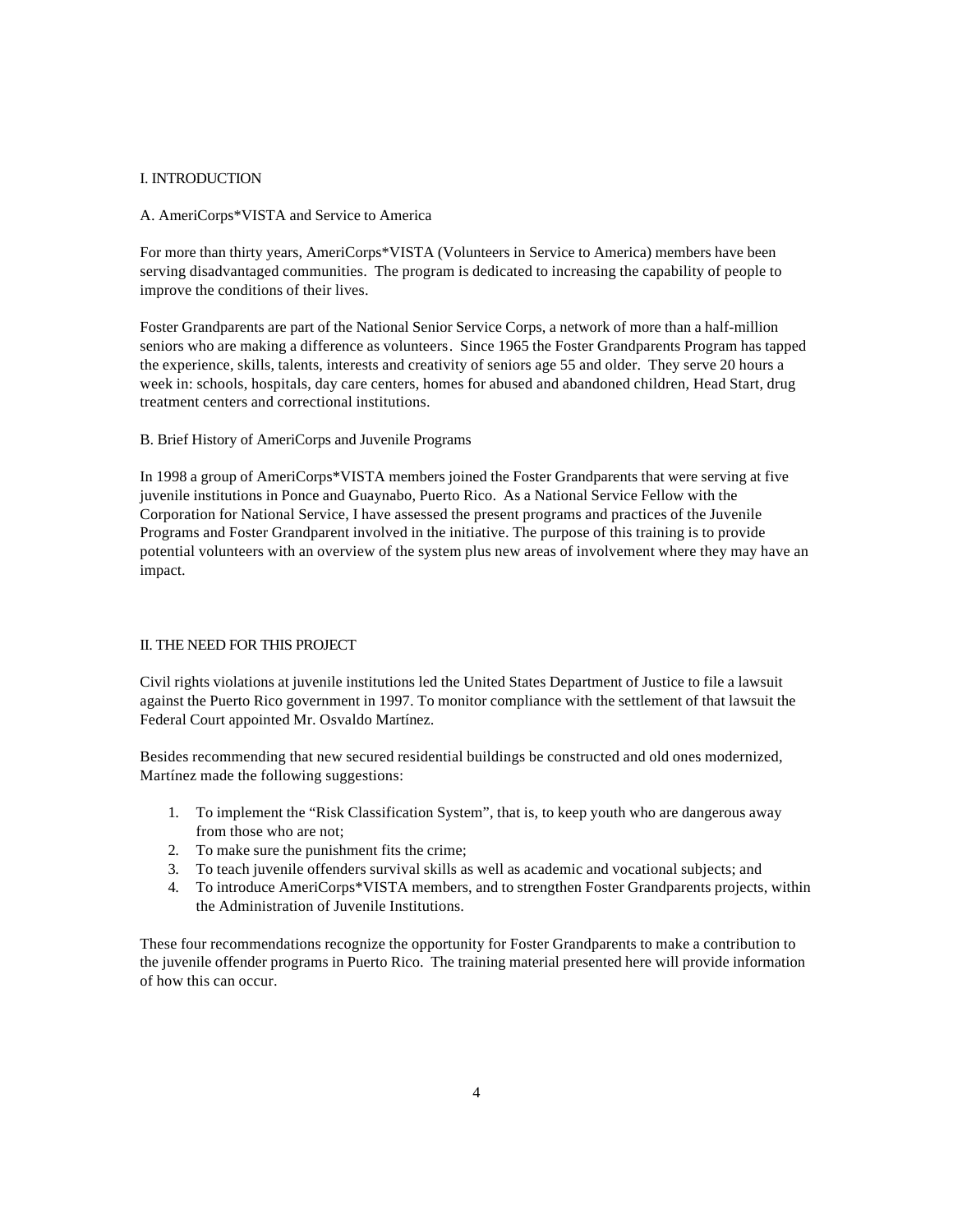#### III. INSIGHTS AND SUGGESTIONS

A. According to the 1996 book *El Crimen en Puerto Rico*, by author, lawyer and law professor at Interamerican University, Río Piedras, PR, Dra. Nora Nevares-Muñiz, successful prevention programs:

- $\Box$  Offer minors at risk the type of support usually received at home.
- $\Box$  Help them develop self-esteem.
- $\Box$  Involve them in legitimate work that improves their quality of life and that of their communities.

B. It is less expensive to prevent crime than to keep juveniles in prison. Professor Pedro Vales, Ph.D. a criminologist with a degree in Clinical Psychology, says that in 1990 the yearly cost to include each youth in comprehensive prevention programs such as those described below was \$800. But, in that same year, the cost of keeping each juvenile in prison was \$16,000, according to the Administration of Juvenile Institutions. That is, twenty times more.

C. In an April 1999 conference, which I attended in San Juan, PR, Dr. Lynn A. Curtis, President of the Milton S. Eisenhower Foundation, offered as best practices to prevent crime:

- □ Start preschoolers on a program such as Head Start, which should ideally last three years.
- $\Box$  Offer follow-up during the twelve grades of schooling.
- $\Box$  Establish full-service community schools that are open 365 days a year from 7 a.m. to 10 p.m., educate the parents, and keep students groups as small as possible.
- $\Box$  Find adult mentors that will work one-to-one with youth at risk.
- $\Box$  Offer summer jobs.
- □ Create programs for school dropouts that include, in this order: life skills, remedial classes, training for jobs available in the community.
- $\Box$  Have some police live in the community they serve.

D. As part of the prevention program "Safe Neighborhood Action Plan," or S.N.A.P., Ms. Courtney Hamilton, AmeriCorps\*VISTA Youth Liaison Officer in Detroit, helps organize workshops to educate youth ages 13-17 about juvenile law. About them she says:

- $\Box$  Having law enforcement personnel present in these workshops, fosters a positive relationship between the youth and police.
- $\Box$  Role playing exercises help the young ones to see both sides of the issue: theirs and the law.
- $\Box$  Discussions on the consequences of decisions such as what activities to be involved in, and which friends to spend time with, are an important part of the workshops.
- � Other events planned by S.N.A.P. for this neighborhood youth in Detroit are: a summer youth employment program, spring seed planting, craft workshops and various sports activities.

#### IV. TWO EXEMPLARY PREVENTION PROGRAMS IN PUERTO RICO

A. Centros Sor Isolina Ferré, Inc.

 Centros Sor Isolina Ferré, Inc. was started by the Missionary Servants of the Most Blessed Trinity 30 years ago on the ground floor of a small wooden house in Playa Ponce, that served as their convent. Their plan was to take young people involved in the juvenile court system into the custody of an advocate program. The idea was very new and so were the educational programs they created.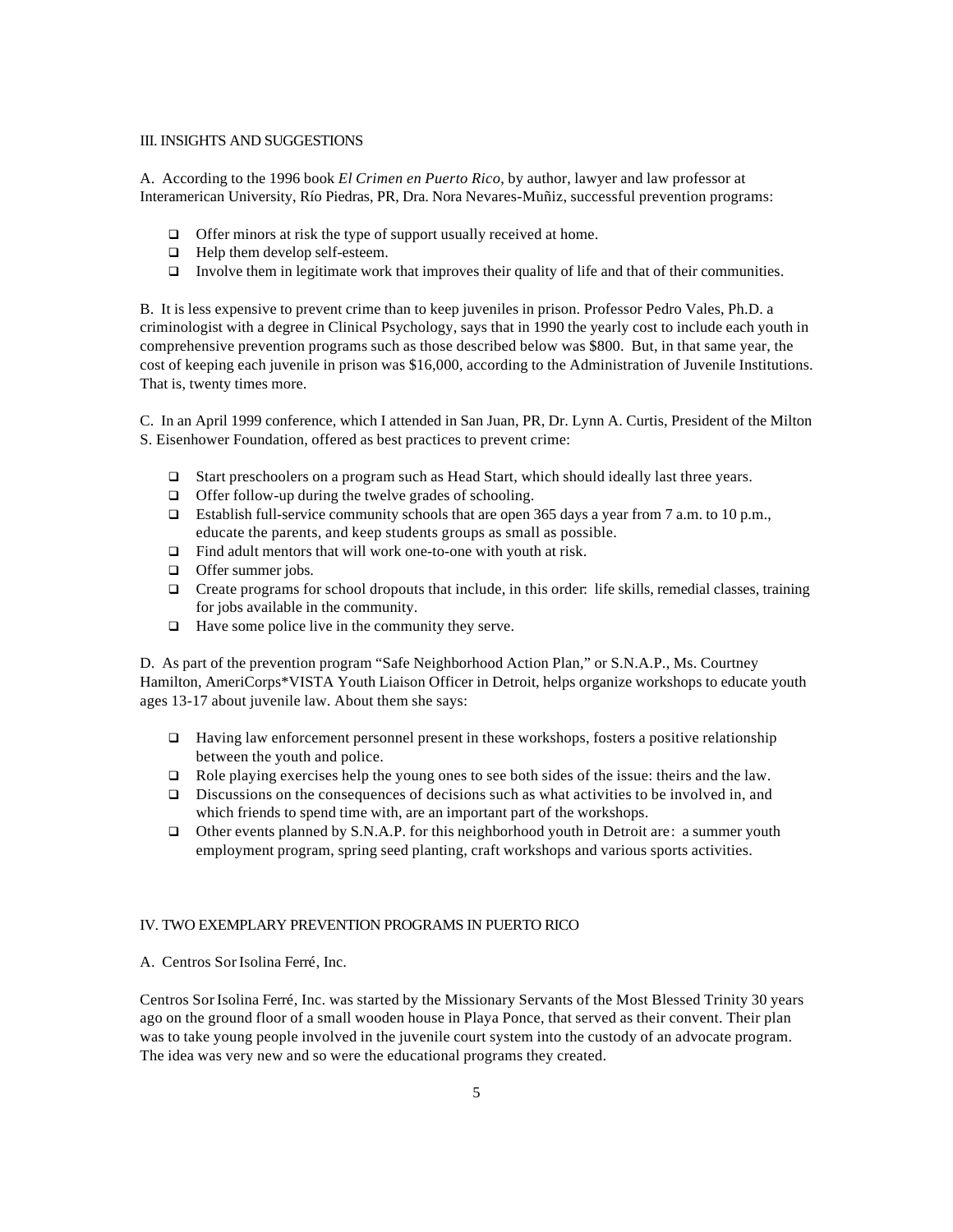They walked the streets getting to know the people and listening to their problems. To this day, community involvement is an essential part of their efforts to prevent juvenile delinquency. In 1970, the author taught English to a group of women there, who were also learning how to sew on industrial sewing machines. Now the nuns run seven centers in different towns, have a staff of dozens, who with 19 AmeriCorps\*VISTA members offer activities aimed at community building and keeping youth from using drugs and joining gangs. They also run an AmeriCorps\* project with 35 members in a museum-school-community project in Ponce.

Centros Sor Isolina Ferré, Inc. has created a corps of ten full-time advocates, local residents who are trained to: look out for, protect, represent and help youngsters in trouble with the law, government agencies and the community.

The AmeriCorps\*VISTA members that work at these centers promote the values of: justice, honesty, selfhelp, confidence, perseverance, solidarity, respect, self-esteem, love and communication, among the youth of the community. They succeed more often than not, according to an external evaluation, and have received a \$150,000 grant from a federal consortium.

Most of the AmeriCorps\*VISTA members are of the community, and not only acquire skills that enrich their own lives, but also become effective community organizers:

- $\Box$  Planning cultural and educational activities.
- $\Box$  Referring individuals and families to private and government agencies.
- □ Organizing support groups to meet community needs.
- $\Box$  Tutoring with the America Reads Program.
- $\Box$  Implementing recreational and sports activities.
- □ Involving the Police Athletic League in their programs.
- $\Box$  Getting school dropouts to return to school.
- □ Offering a summer camp for young leaders.
- � Starting Alcoholics Anonymous and Al-Anon groups.

A primary emphasis is the focus on sports as a means to attract boys between the ages of 13 and 21. By sponsoring competitions, tournaments and clinics after-school, weekends and summers, AmeriCorps\*VISTA members offer both recreation and an anti-drug message. Sports have also brought unity to diverse sectors of Playa Ponce.

Another important initiative is creating educational workshops to train and keep the youth out of trouble. These ongoing programs include: photography, bookbinding, silk-screening, ceramics, modeling, ballet, art and design, folk dancing and music.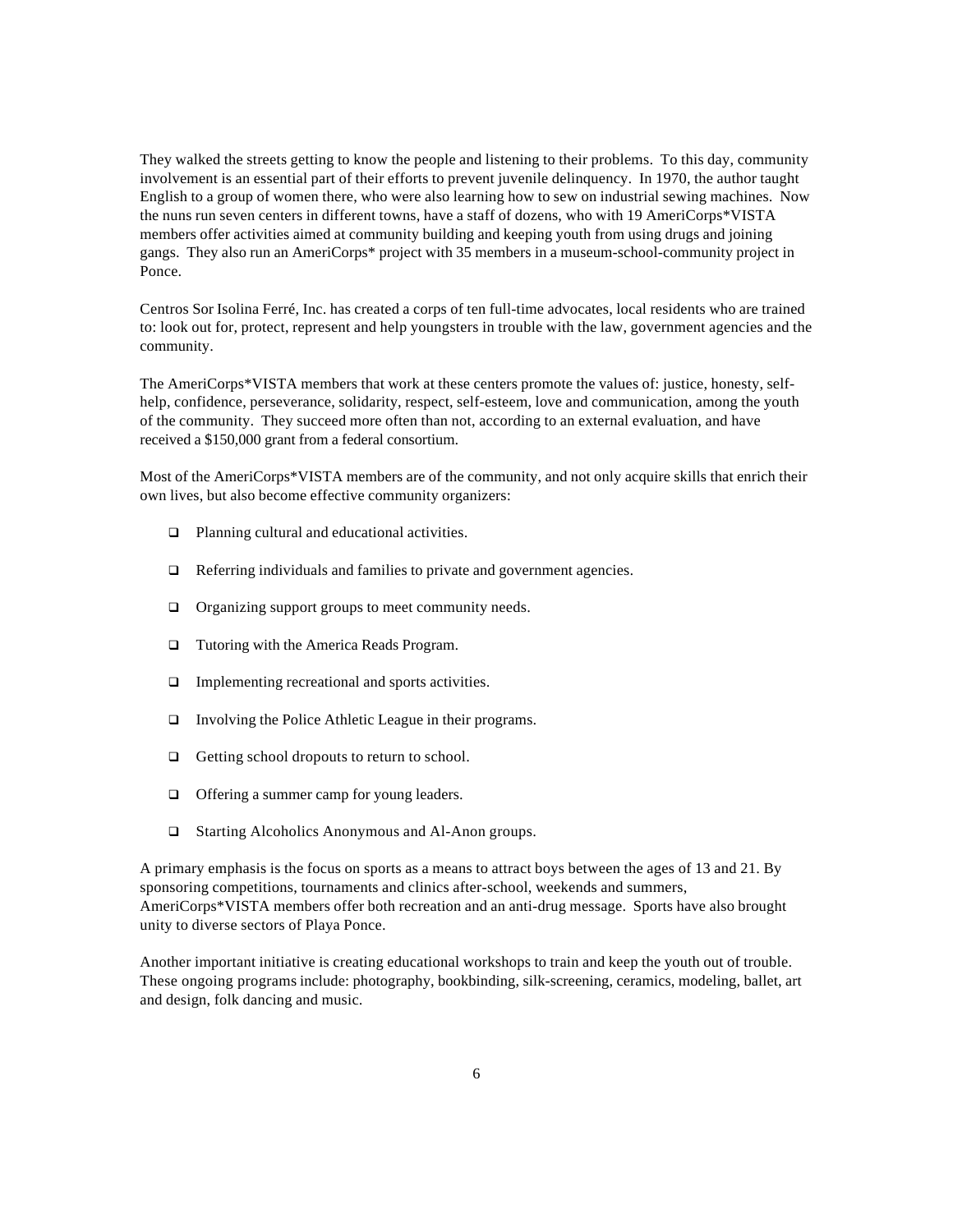This successful model of intervention, started and still directed by Sister Isolina Ferré, has been replicated in 14 public housing projects on the island. The Puerto Rico Public Housing Authority and HIDTA (High Intensity Drug Trafficking Area program) have requested that the AmeriCorps\*VISTA project be replicated in public housing projects throughout the island.

#### B. Jóvenes de Puerto Rico en Riesgo, Inc.

Jóvenes de Puerto Rico en Riesgo, Inc. (Puerto Rican Youth at Risk), which parallels Youth at Risk that was established in San Francisco in 1984, was founded by Dra. Mercedes Cintrón in 1996. They work primarily with youth between the ages of 13 and 18. A staff of three plus six AmeriCorps\*VISTA members start out by offering groups of about 30 youth considered at high risk, a week of intensive training in a camp-like setting. In events they call Summit Projects (CUMBRES) the teen-agers participate in physical exercise, interactive workshops and group meetings. As of March 1999, thirty more youth from two very low income communities in San Juan have participated in the Fifth Summit Project (CUMBRES V).

Follow-up consists of assigning a mentor to each youth for the next six months. After this period they hold two activities: "Dreams and Appreciation" which allows the juveniles to reflect upon their lives during the past six months and what they have accomplished; and "graduation" after which many become helpers in start-up programs for other incoming youth.

The six AmeriCorps\*VISTA members list their main accomplishments as follows:

- Involved 120 youth at risk in three Summit Projects.
- Recruited 100 volunteers.
- Trained fifty additional other volunteers to help youth at risk in different ways.
- Developed a volunteers directory.
- 90% of graduates have remained in school or are working.
- 97% have had no further problems with the Justice Department.
- • Established three chapters of an advanced leadership and service organization (La Orden del Manicato).
- 110 youth participated in an innovative Summer Work Project.
- Designed and developed a project "Cibari Project", to facilitate the transition of high risk students from elementary to junior high school.
- Provided tutoring and mentoring to sixty five juveniles at two "Caney Tutoring Centers."
- Developed project manuals and administrative procedures, in order to facilitate continuity and replication of the project.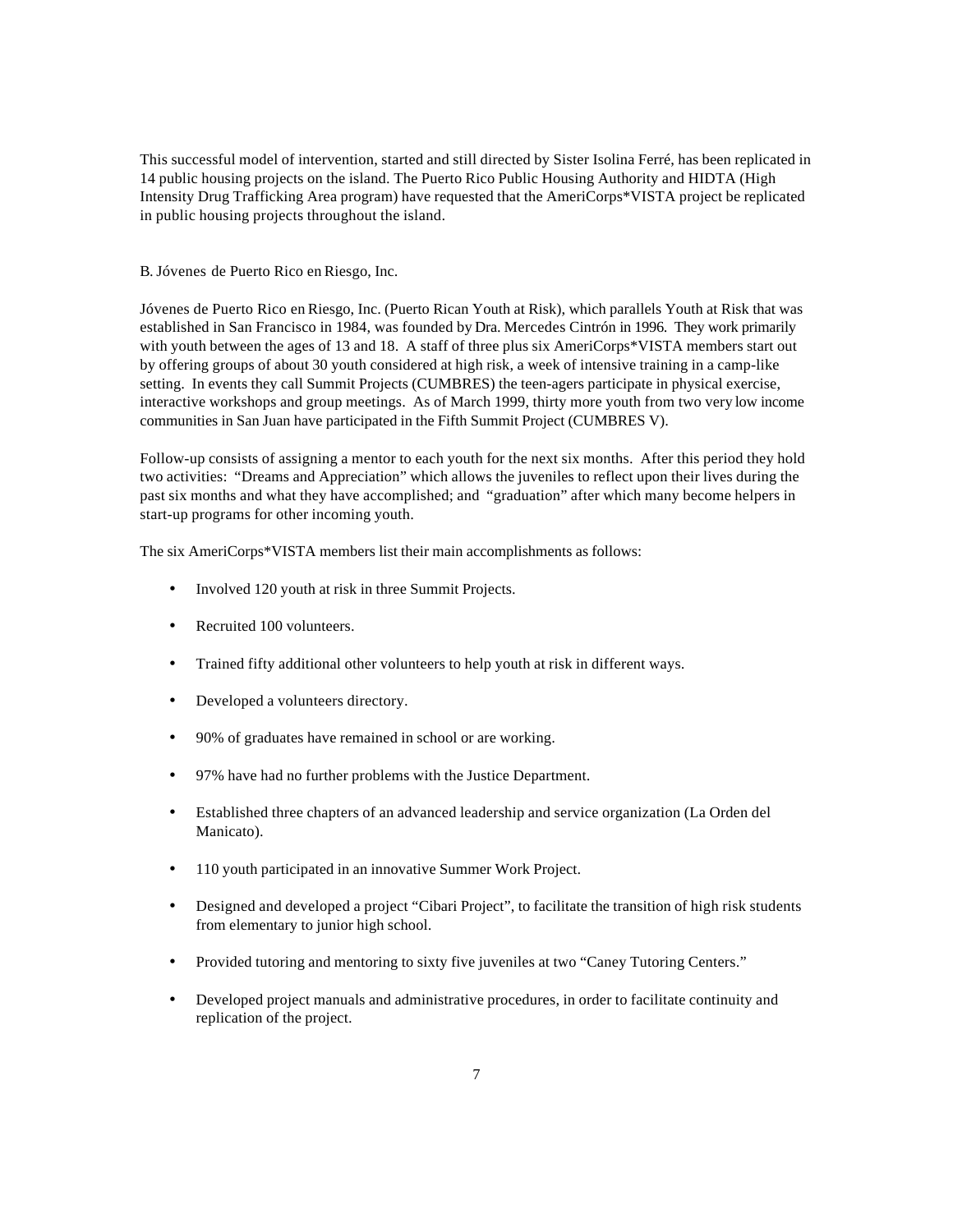- Published a quarterly newsletter.
- Collaborated with the Family Institute in parenting classes for teen-age mothers.
- Increased program revenues from \$21,963 in 1996 to \$248,865 in 1998.

#### V. BEST PRACTICES BEHIND BARS

#### A. The Ponce Detention & Training Center

The Ponce Detention & Training Center for girls has been privatized and is run efficiently and effectively by Southwest Key Program of Houston, Texas, since October of 1998. There, among other things, the one AmeriCorps\*VISTA member has been able to design a volunteer application, as well as a manual, that clearly defines the activities in which the girls may participate, based on a poll taken among the staff from all areas: education, social services, medical, etc. They all seem to participate freely in every aspect of the work at hand, and because of this type of involvement, they are aware of the role played by AmeriCorps\*VISTA and Foster Grandparents, and can offer them their full support.

The combination of a solid training program and staff support contributed to the success of the volunteers' efforts. The Southwest Key Program will provide free training of charge to all AmeriCorps\*VISTA members and Foster Grandparents working in the juvenile institutions.

#### B. Hogar Albergue Guailí

Administrative controls and governance at Guailí. Hogar Albergue Guailí in Guaynabo houses boys between the ages of 10 and 14. The atmosphere at Guailí is that of a Middle School, although some of the boys have committed crimes Types 1 and 2.

The director loves the children and has developed a great working relationship with the staff as well as the 2 AmeriCorps\*VISTA members and five Foster Grandparents. He is truly a facilitator.

Another advantage enjoyed by Guailí is the fact that just over a dozen children live there at any one time. This allows Foster Grandparents to work with them on an individual basis. They tutor them in all academic subjects and offer them a variety of handicraft classes daily.

The two AmeriCorps\*VISTA members plan and carry out weekly, monthly, calendar dictated and one-timeonly activities. For example:

- Weekly trips to the public library.
- Speakers to offer workshops on self-esteem, the effects of drug and alcohol use, etc.
- Special events such as Valentines Day, Thanksgiving, and Christmas parties.
- Edit a new bimonthly newsletter.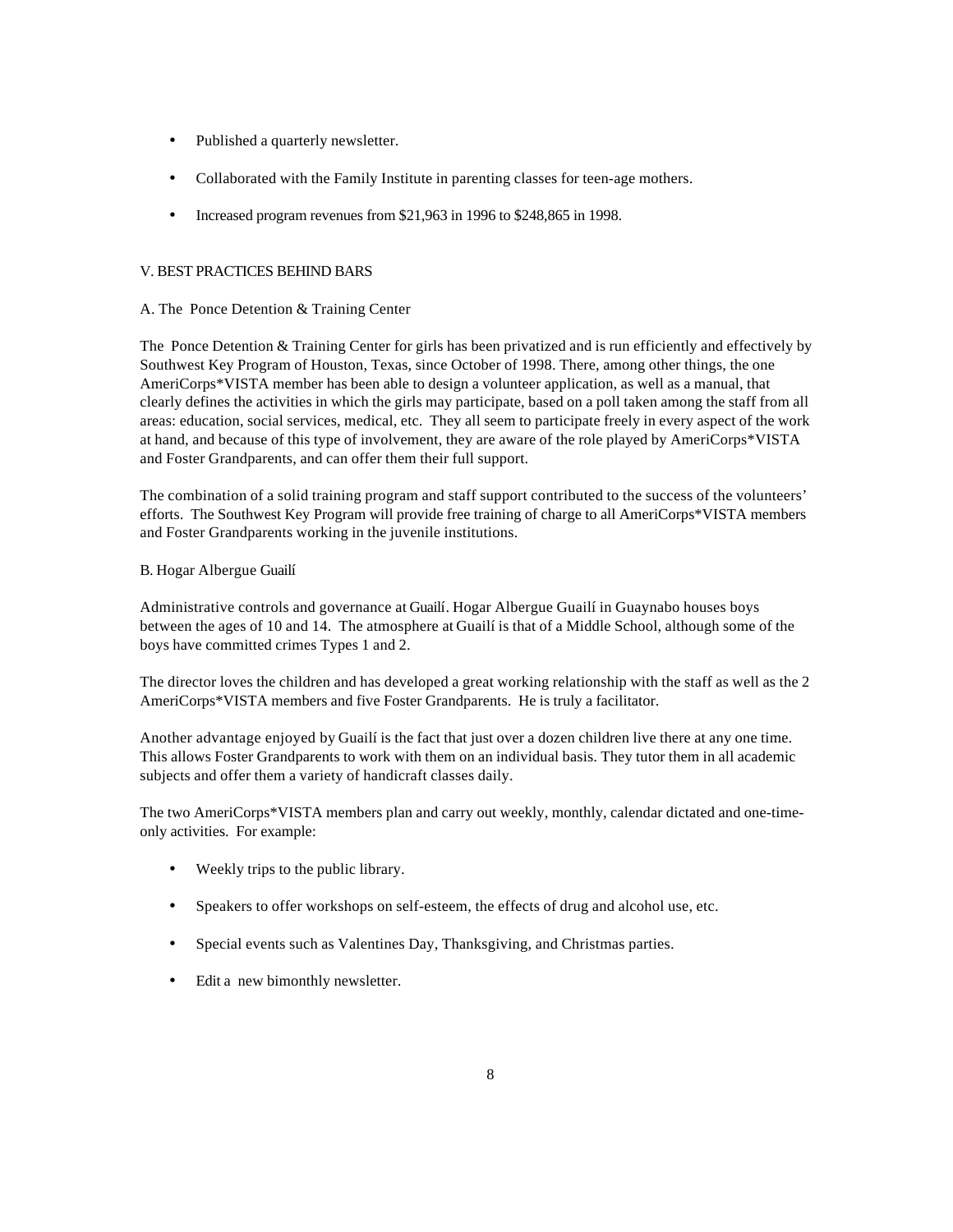- Contact in area schools for reading and writing tutors.
- Assist the boys in painting a mural on an environmental subject.
- Collaborate with the with the Guailí's recreational department in planning a summer camp also with an environmental theme.

#### VI. AN ADDICTS REHABILITATION CENTER WITH A SOUL: EL AVE MARÍA

This initiative, located in Toa Alta, Puerto Rico, is very original in that it involves a recycling project, a center to rehabilitate drug addicts and a home for abused children. It is run by a Catholic priest with a small staff, four AmeriCorps\*VISTA members and four Foster Grandparents. Many community volunteers give their time.

After passing the initial phase, the rehabilitating addicts work full-time at an aluminum recycling plant that belongs to the project. Under the supervision and with the support of the AmeriCorps\*VISTA members, they: collect used and discarded metal, bring it to the plant, run it through the machinery, pack it and sell it. They also learn skills such as: finger-lift handling, soldering, etc.

The profits from this enterprise support their rehabilitation center plus a fully licensed home for abused children, where Foster Grandparents provide loving, individual attention, for up to six months, to abandoned or abused babies through three years of age.

The AmeriCorps\*VISTA members list their accomplishments at El Ave María as:

- • Assisting in building and furnishing a house for the children.
- • Attaining the financial support of some private enterprises as well as government agencies to cover the cost of purchasing the industrial machinery used in the aluminum recycling plant.
- Helping Father Pedro in the process of buying and installing the aluminum recycling plant.
- • Writing the proposals to obtain a loan from USDA, with which Father Pedro purchased an 8,000 square meters lot and the two houses on it.
- Helping to create a conscience about everyone's responsibility toward the environment, by visiting the neighborhood door to door.
- During the seven years this program has been in operation, 100% of the addicts entering the program have completed the process.
- • Two ex-addicts who successfully completed their program stayed on in a staff capacity.
- Holding fund-raising activities to buy a van, now used to carry dinner to the town's homeless.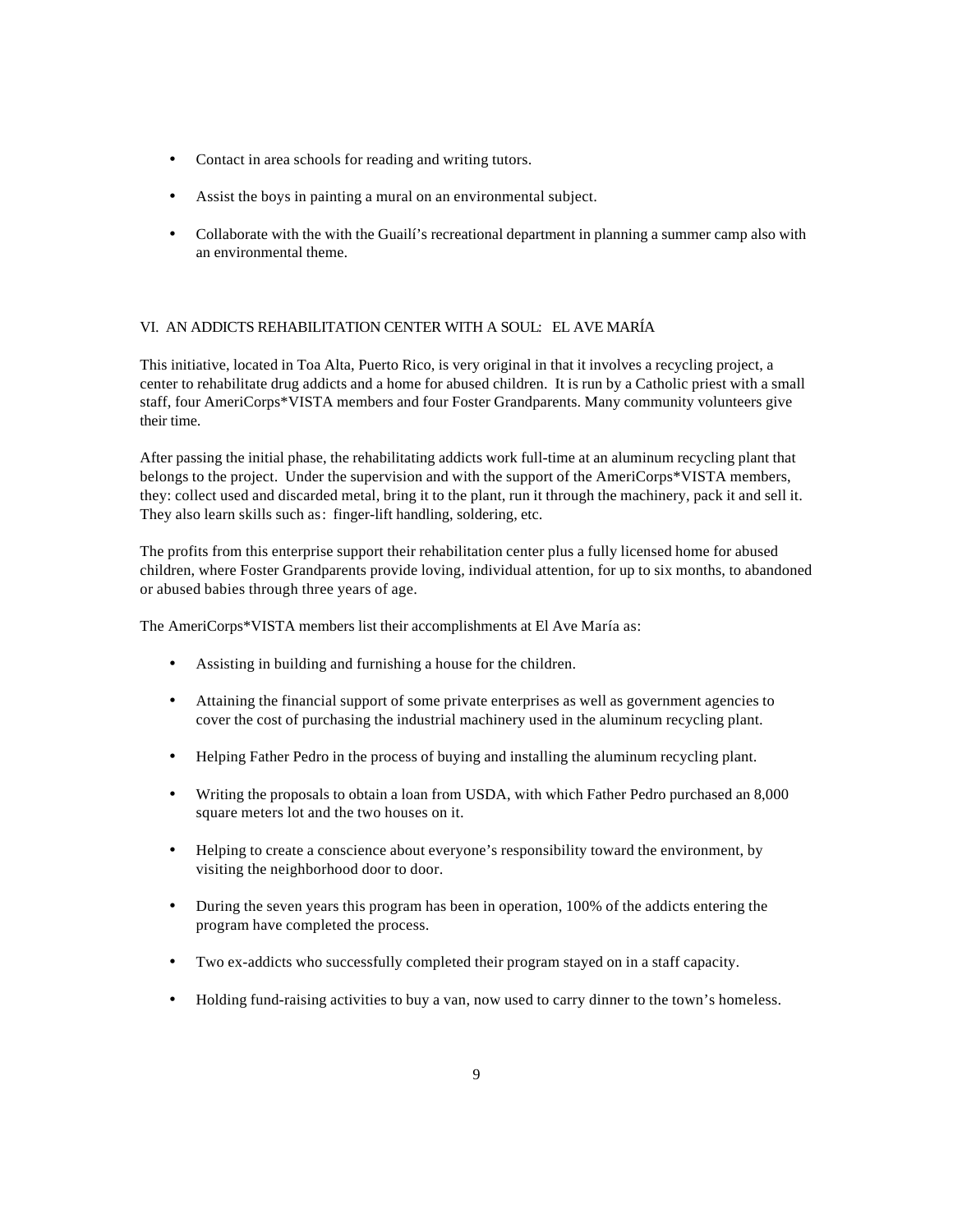#### VII. STRIVING FOR A MODEL JUVENILE INSTITUTION

A model juvenile institution should have the following characteristics if the objectives of AmeriCorps\*VISTA and the Foster Grandparents program to be met:

- $\Box$  Education and rehabilitation must be a priority for the institution.
- $\Box$  Adequate space, equipment and materials must be supplied.
- □ Effective guidance must be provided to the AmeriCorps\*VISTA members and Foster Grandparents.
- $\Box$  Roles and responsibilities must be clearly defined by both well written job descriptions and orientation for all staff.
- � The AmeriCorps\*VISTA leader and one of his/her team must participate in planning meetings.
- $\Box$  The administration must show its support of this initiative by providing training, adequate space, transportation, and security.
- � The AmeriCorps\*VISTA members and Foster Grandparents must support the administration's efforts on behalf of the young transgressors.
- □ The AmeriCorps\*VISTA members should be allowed to work with the social services department, so that they can reach the youths families, particularly during the last months of confinement.

#### VIII. ALLIANCE BUILDING:

It is of the utmost importance for Corporation for National Service programs and the volunteer cadre to identify and contact institutions and organizations that share their interests and goals. Here in Puerto Rico, some of our best established alliances are:

- 1. Fondos Unidos (United Way) San Juan, PR (Offers orientation, financial support for training and part-time service by their volunteers)
- 2. Southwest Key Program Ponce, PR (Trains Foster Grandparents and AC\*VISTA members who work with incarcerated youth)
- 3. Pontifical Catholic University of Puerto Rico Ponce, PR (Opens university facilities to AC\*VISTA members and offers them some short courses for free)

4. Confraternidad Carcelaria Internacional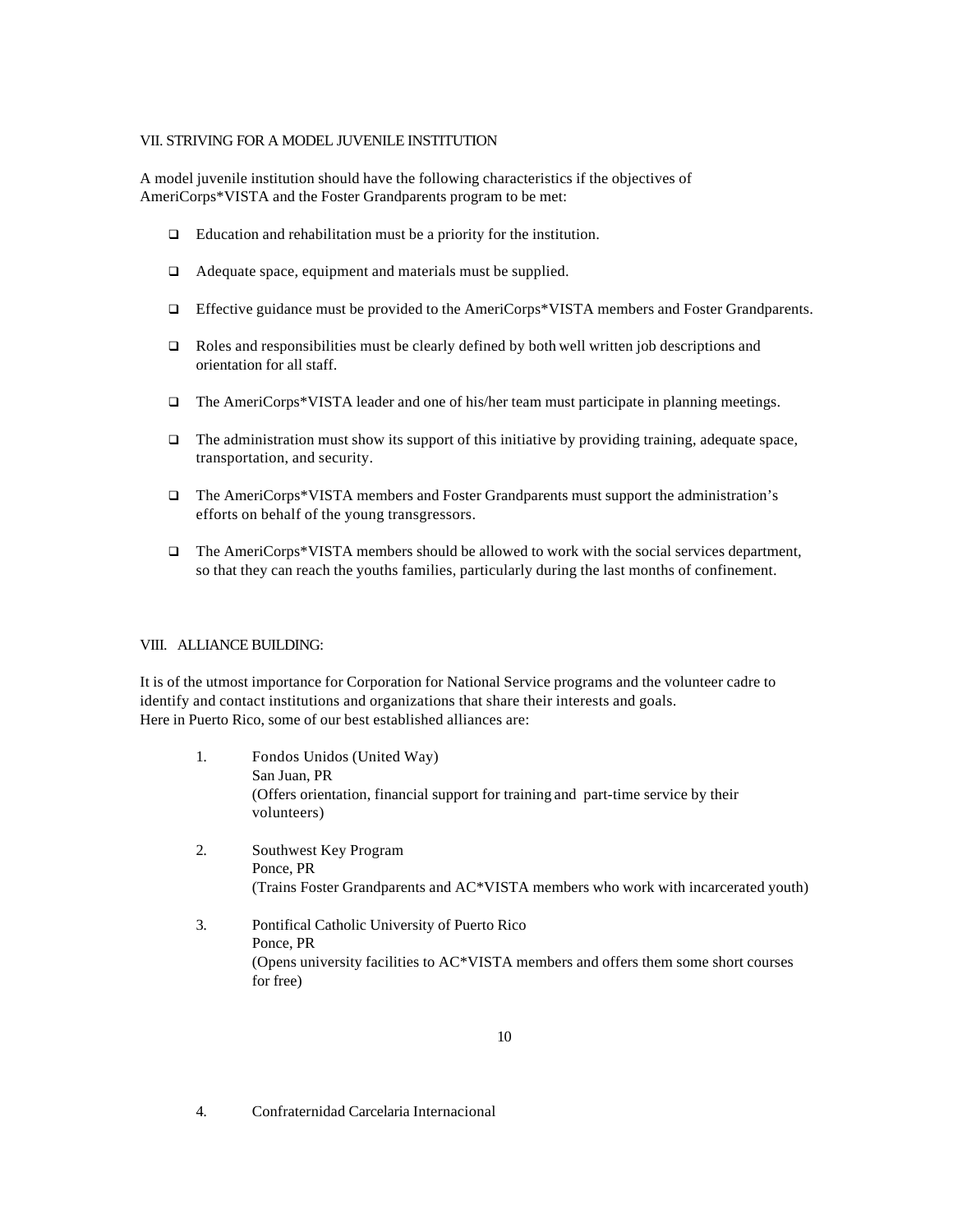Capítulo de Puerto Rico San Juan, PR (Works alongside Foster Grandparents and AmeriCorps\*VISTA members in juvenile correctional facilities)

5. Cuerpo de Voluntarios al Servicio de Puerto Rico Departamento del Trabajo y de Recursos Humanos Puerta de Tierra, San Juan, PR (Trains excarcerated youth after they leave the correctional facility)

An example of a good working alliance is the juvenile correctional facility in Indianapolis where students of criminal justice spend at least one day each week training confined boys in a number of areas, including life skills. Many of the students return to work with the teenagers, some as long as three years after completing the course. This service-learning course was developed by a professor at Indiana University - Purdue University Indianapolis (IUPUI).

#### IX. HOW CAN FOSTER GRANDPARENTS CONTRIBUTE

According to questionnaires filled out by Foster Grandparents themselves, let us look at their accomplishments, the changes they perceive in themselves due to their service, and obstacles they might face.

- A. What do Foster Grandparents accomplish?
	- Many students pass their equivalency tests, and even the College Board.
	- Improved reading and writing skills.
	- A improved attitude and respect for their school work.
	- To see them acquire mathematical skills and knowledge.
	- Love and appreciation offered by the youth
	- Those who keep in touch after leaving the institution.
	- The acceptance of Foster Grandparent's presence and of the help he/she offers them.
- B. How does working within this program affect Foster Grandparents?
	- I feel useful.
	- I am more compassionate.
	- I am a better person because of their trust, love and respect.
	- I feel happy because I am helping them become better persons.
	- I am more patient.
	- I am more tolerant.
	- I have learned about the problems youth face.
	- I am not alone or lonely anymore.
	- I have improved my self-esteem.
	- I am more relaxed.

<sup>3.</sup> What are the obstacles Foster Grandparents might face?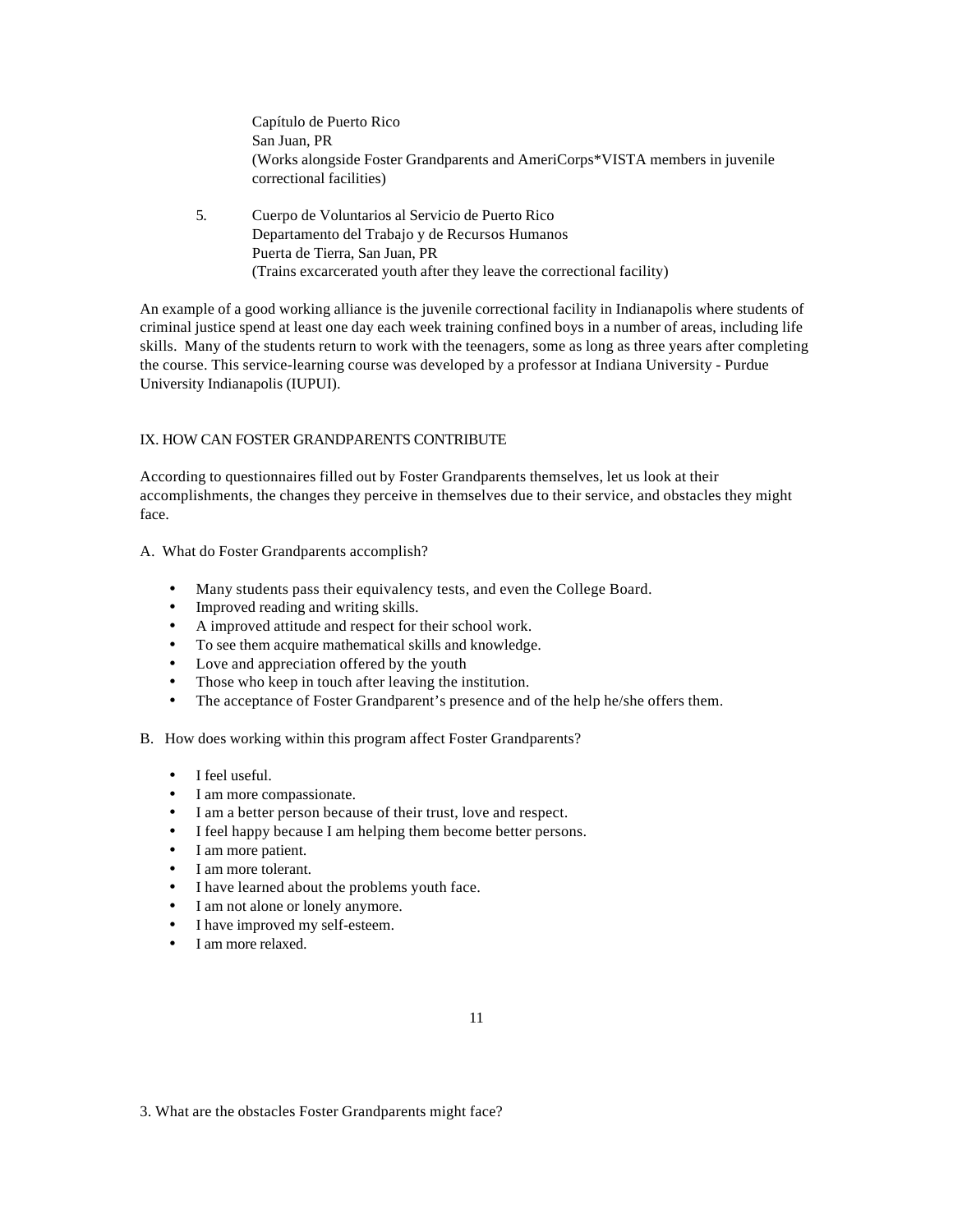- Lack of a safe working space.
- Lack of equipment and materials.
- Not enough time to reach all.
- Lack of respect for the youth.
- Violence among confined youth.
- Isolation.
- Teachers who do not teach.
- Poor recreation for the juveniles.
- Lack of attention from some of the students.
- Lack of attendants assigned to special music and arts classes.

#### X. TRAINING MODULE FOR FOSTER GRANDPARENTS

By its very nature, the work done by volunteers at correctional institutions is draining, difficult and full of unexpected situations that can cause anxiety and outright fear. Therefore, it is of the utmost importance that they be as prepared as possible before they assume their positions in these institutions.

I suggest that, besides the Pre-Service Orientation and Early Service Training offered to all AmeriCorps\*VISTA members and Foster Grandparents, they attend forty hours of interactive workshops that should include, among other subjects:

- � Youth rehabilitation as the goal of correctional institutions.
- $\Box$  Federal guidelines on working with youth in correctional institutions.
- $\Box$  Basic introduction to alcoholism, drug addiction and mental health issues.
- $\Box$  Conflict resolution.
- $\Box$  Crisis intervention.
- $\Box$  Security precautions.
- $\Box$  Prevention of contagious diseases.
- $\Box$  How can volunteers structure their time more effectively.
- $\Box$  How to measure their accomplishments.
- $\Box$  How to deal with obstacles.

#### XI. CONCLUSION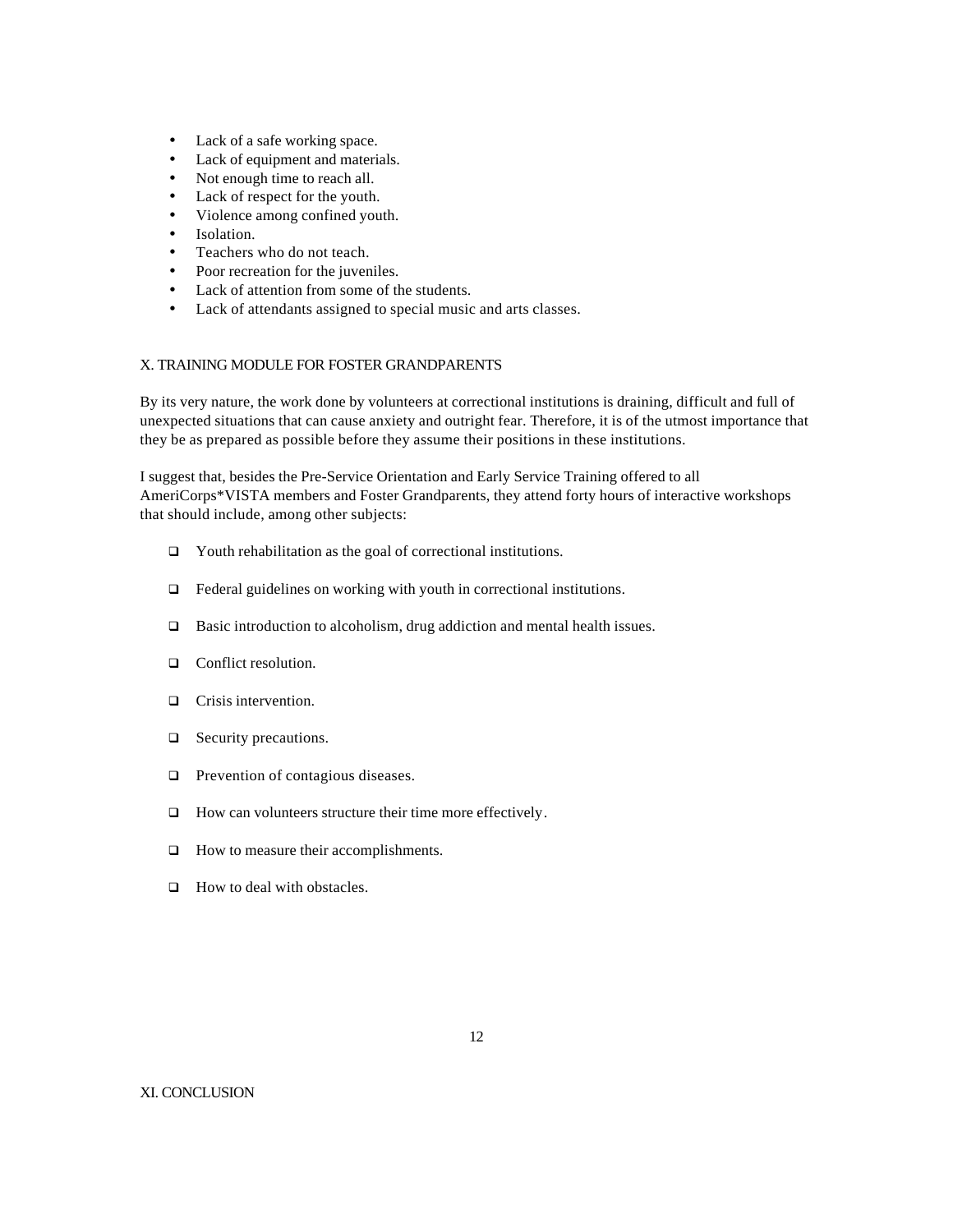Volunteers work at five correctional facilities in Puerto Rico. Each AmeriCorps\*VISTA member is assigned a group of ten to twelve inmates with whom they work directly. They also coordinate various services in the juvenile institutions as well as group visits outside the prisons (beach, concerts, library). The Foster Grandparents serve as mentors to the confined youth, mostly establishing one-to-one relationships with them, tutoring them in several subjects, and offering them classes on handicrafts.

Because the majority of these youngsters lack a close family or one-to-one relationship, this can be critical factors in their growth and development. Thus, Foster Grandparents:

- Promote the development of personal and social skills.
- Tutor the youth to help them finish their  $7<sup>th</sup>$  grade education, pass their high school equivalency test, and/or gain sufficient vocational skills to get a job when they are released.
- Teach arts and crafts, needle craft, sewing and embroidery which are in high demand, particularly among the girls.
- Serve in medical clinics on the campus, helping doctors, nurses (RN), and licensed practitioner nurses (LPN), or as medical records clerks.
- Improve the lives of the confined youth, their families and their communities.
- Improve their own lives by feeling needed and fulfilled.

#### XII. SUGGESTED READINGS ON THE PREVENTION AND CONTROL OF JUVENILE TRANSGRESSION

#### **Articles**

Andrews, D.A., I. Zinger, R.D. Hoge, J. Bonta, P. Gendreau, and F.T. Cullen (1990). "Does Correctional Treatment Work? A Clinically Relevant and a Psychologically Informed Meta-Analysis." Criminology 28:369-404.

Botvin, G.J., E. Baker, N.L. Renick, A.D. Filazzola, and E.M. Botvin (1984). "A Cognitive Behavioral Approach to Substance Abuse Prevention" Addictive Behaviors 9:137-147.

Bry, B.H. (1982). "Reducing the Incidence of Adolescent Problems Through Preventive Information: Oneand Five-Year Follow-up". American Journal of Community Psychology 10:265-276.

Cohen, Jacqueline, and Jose A. Canela-Cacho (1994). "Incarceration and Violent Crime" In Albert J. Reiss, Jr. And Jeffrey A. Roth, eds., Understanding and Preventing Violence, vol. 4: Consequences and Control. Washington, D.C.: National Academy Press.

Farrington, David P. (1977). "The Effects of Public Labeling." British Journal of Criminology 17:112-125.

Greenberg, M.T., C.A. Kusche, E.T. Cook, and J.P. Quamma (1995). "Promoting Emotional Competence in School Aged Children: The Effects of the PATHS Curriculum" Development and Psychopathology 7:117 136.

Howell, James C., ed. (1995). Guide for Implementing the Comprehensive Strategy for Serious, Violent and Chronic Juvenile Offenders. Washington, D.C.: U.S. Department of Justice, Office of Juvenile Justice and Delinquency Prevention.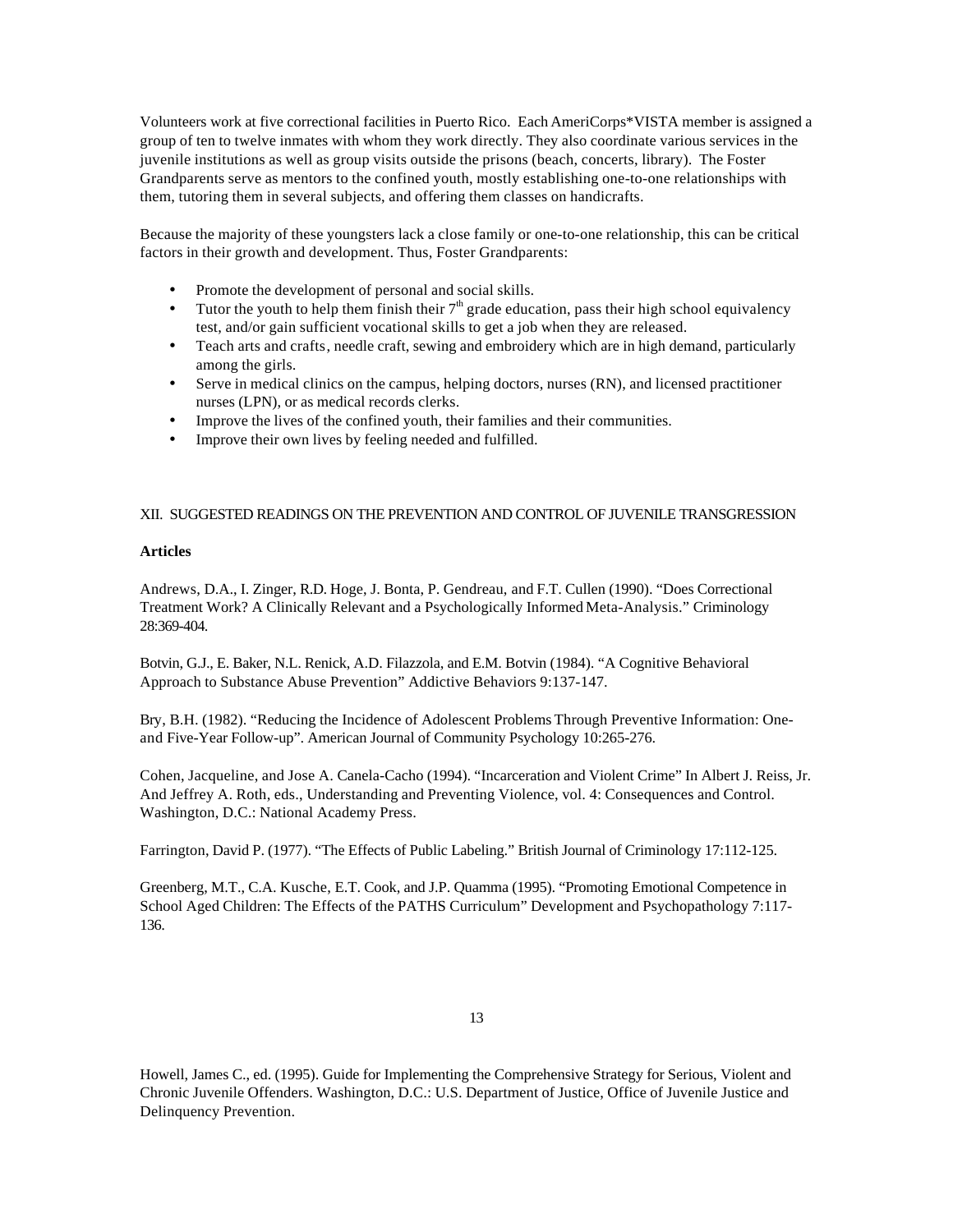Klein, Malcolm (1986). "Labeling Theory and Delinquency Policy: An Empirical Test." Criminal Justice and Behavior 13:47-79.

Lipsey, Mark W. (1992). "Juvenile Delinquency Treatment: A Meta-Analytic Inquiry into the Variability of Effects." In T.D. Cook, H. Cooper, D.S. Cordray, H. Hartman, L.V. Hedges, R.V. Light, T.A.Louis, and F. Mosteller, eds., Meta-Analysis for Explanation. Beverly Hills: Sage.

Lipton, D.S., and Frank Pearson (1996). :The CDATE Project: Reviewing Research on the Effectiveness of Treatment Programs for Adult and Juvenile Offenders." Paper presented to the American Society of Criminology, Chicago, Illinois.

Lochman, J.E., Burch, P.R., Curry, J.F., and Lampron, L.B. (1984). "Treatment and Generalization Effects of Cognitive-Behavioral and Goal Setting Interventions with Aggressive Boys." Journal of Consulting and Clinical Psychology 52: 915-916.

Martin, S.S., C.A. Butzin, and J. Inciardi (1995). "Assessment of a Multi-Stage Thrapeutic Community of Drug-Involved Offenders." Journal of Psychoactive Drugs 27:109-116.

Sherman, L.W., D.C. Gottfredson, D.L. MacKenzie, John Eck, P. Reuter and S.D. Bushway. (July 1998) "Preventing Crime: What Works, What Doesn't, What's Promising." Office of Justice Programs, National Institute of Justice.

Sloves, Harold. (December 1998) "Total Spending For Juvenile Justice Services \$2.8 Billion in FY 1998." The Children's Vanguard, pages 4-5.

Visher, Christy A. (1987). "Incapacitation and Crime Control: Does a "Lock'em Up' Strategy Reduce Crime?" Justice Quarterly 4:513-543.

Weissberg, R. and M.Z. Caplan (1994). "Promoting Social Competence and Preventing Anti-Social Behavior in Young Adolescents." Department of Psychology, University of Illinois at Chicago Press.

Wexler, H.K., G.P. Falkin, and D.S. Lipton (1992). "Outcome Evaluation of a Prison Therapeutic Community for Substance Abuse Treatment." Criminal Justice and Behavior 17:71.

Wexler, H.K., W.F. Graham, R. Koronowski, and L. Lowe (1995). Evaluation of Amity In-Prison and Post-Release Substance Abuse Treatment Programs. Washington, D.C.: National Institute on Drug Abuse.

#### **Books**

Albanese, Jay S.. Dealing With Delinquency: The Future of Juvenile Justice. Nelson-Hall Company. 2nd. edition. (January 1993).

Bartol, Curt R. and Anne M.. Delinquency and Justice: A Psychosocial Approach. Prentice Hall. 2nd. edition. (August 1997).

Bartollas, Clemens. Juvenile Delinquency. Allyn & Bacon. 4th. Edition. (August 1996).

14

Bartollas, Clemens and Stuart J. Miller. Juvenile Justice in America. Prentice Hall. 2nd. Edition. (August 1997).

Bernard, Thomas J.. The Cycle of Juvenile Justice. Oxford University Press. (October 1991).